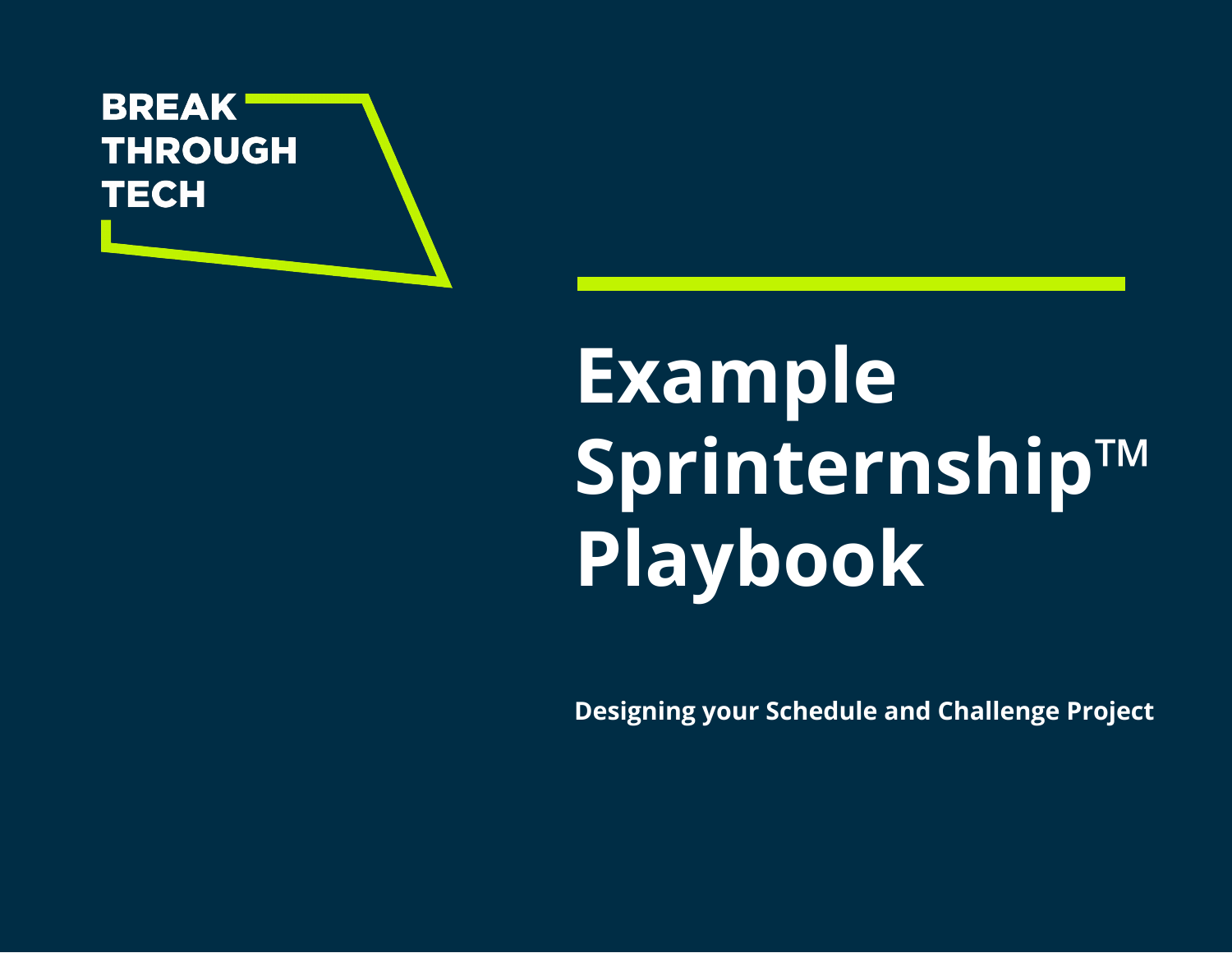# You can design a great Sprinternship™.

This guide is designed to help.

Both your schedule and challenge project will be unique to your organization. As you decide what your Sprinternship™ team will take on, consider:

- Is there an **unmet need** or **unanswered question** that your organization can address through the Sprinternship™ Challenge Project?
- What resources does your organization have that might help an undergraduate student navigate their entry into a career in technology (and/or with your organization!)?
- Who within your organization might be helpful? What meetings or events are happening that might be of interest or use to Sprinterns™?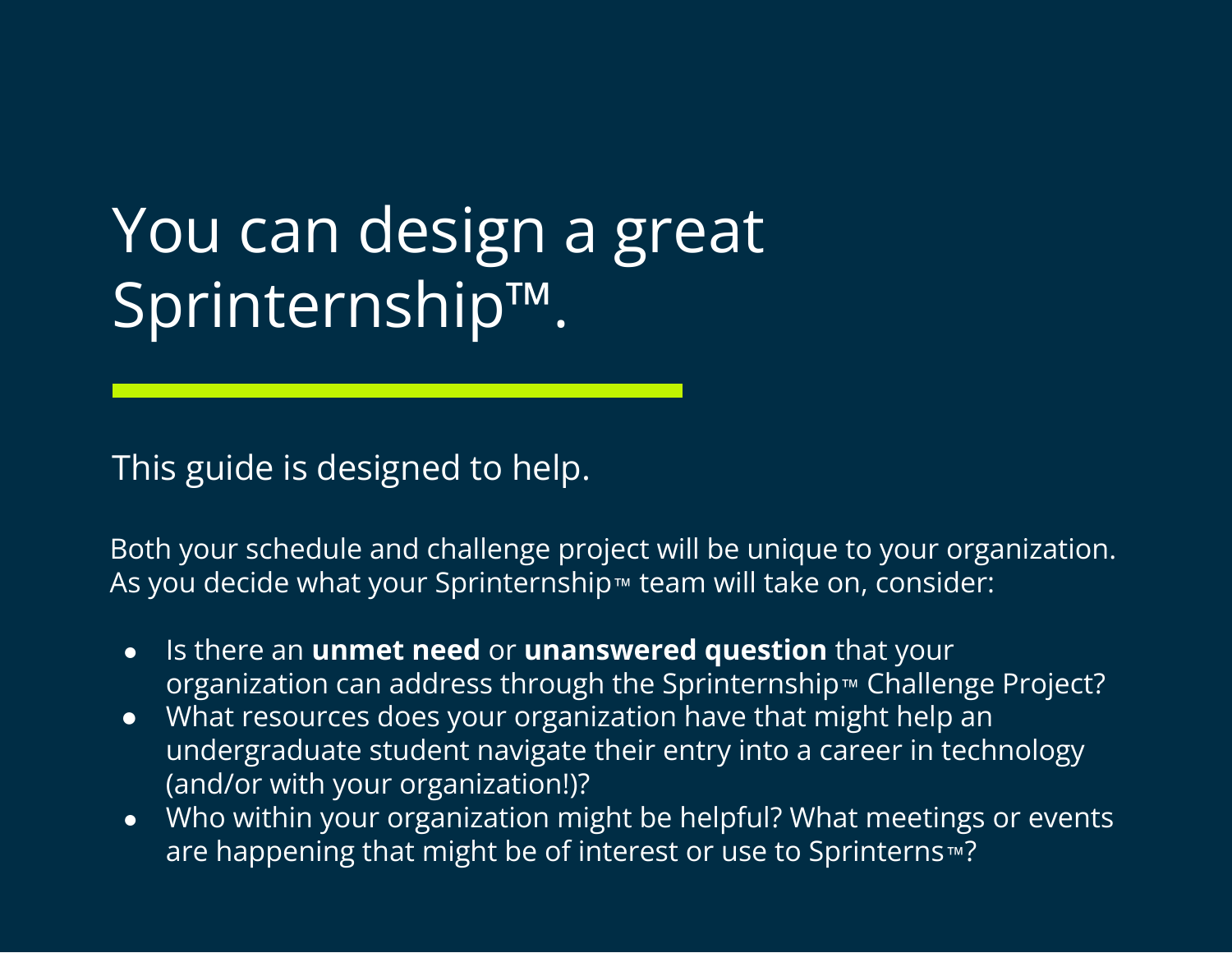### The Schedule

Your Sprinterns™' schedule for the three weeks should include an approximately equal balance of career exploration activities and challenge project work time. Career exploration activities can include:

- Team or organization-wide meetings
- Workshops on technical functions
- Industry panel and events
- Resume review
- **•** Interview preparation
- Recruitment activities for your summer internship or other programs
- Mentorship or coaching
- Site Visits
- Targeted job shadowing
- Career Path mapping
- "Lunch and learns" with their colleagues

Additionally, we recommend daily check-ins with students and a designated manager/mentor to oversee their experience. See the next page for a sample schedule.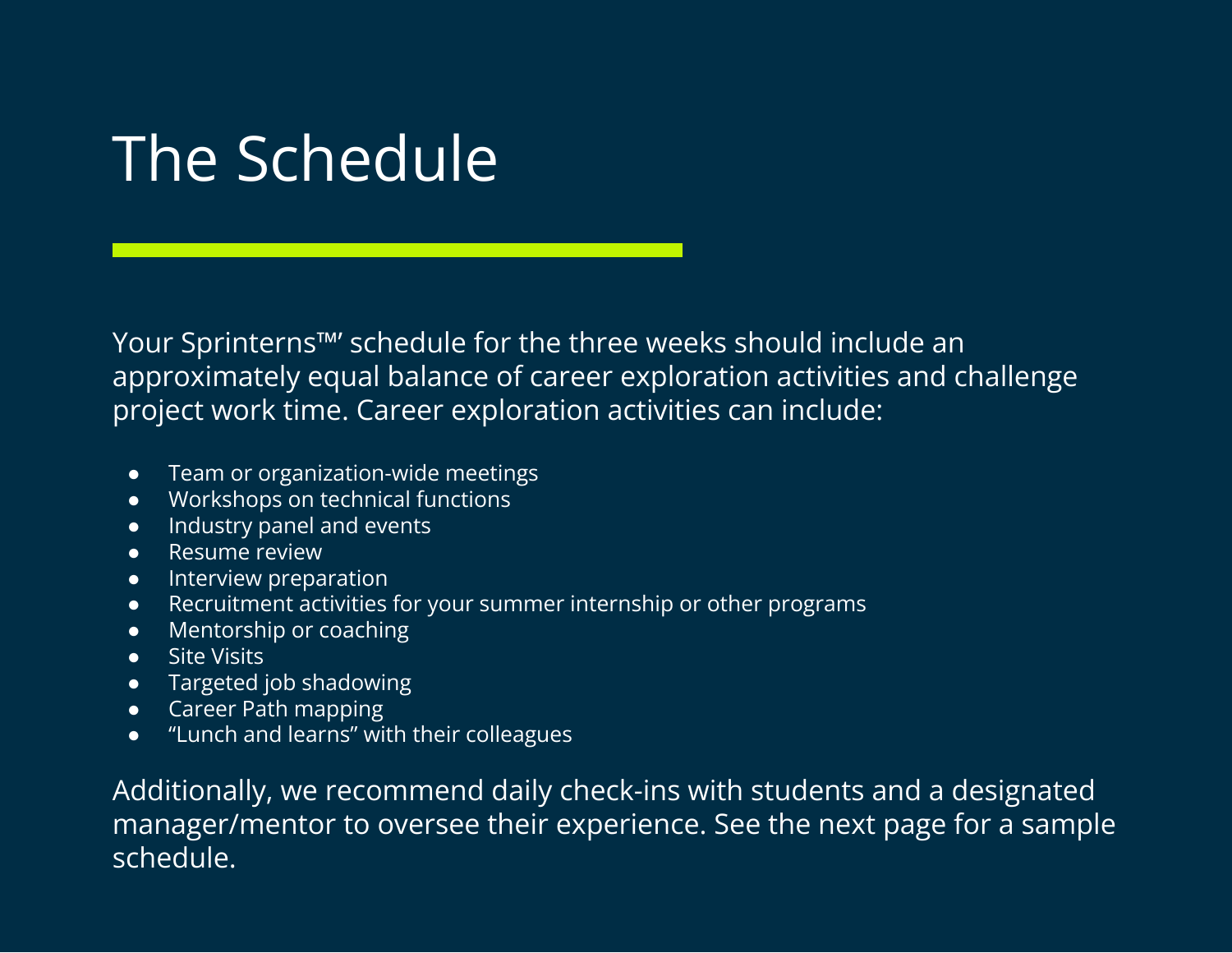### **Sample schedule: Weeks 1 and 2**

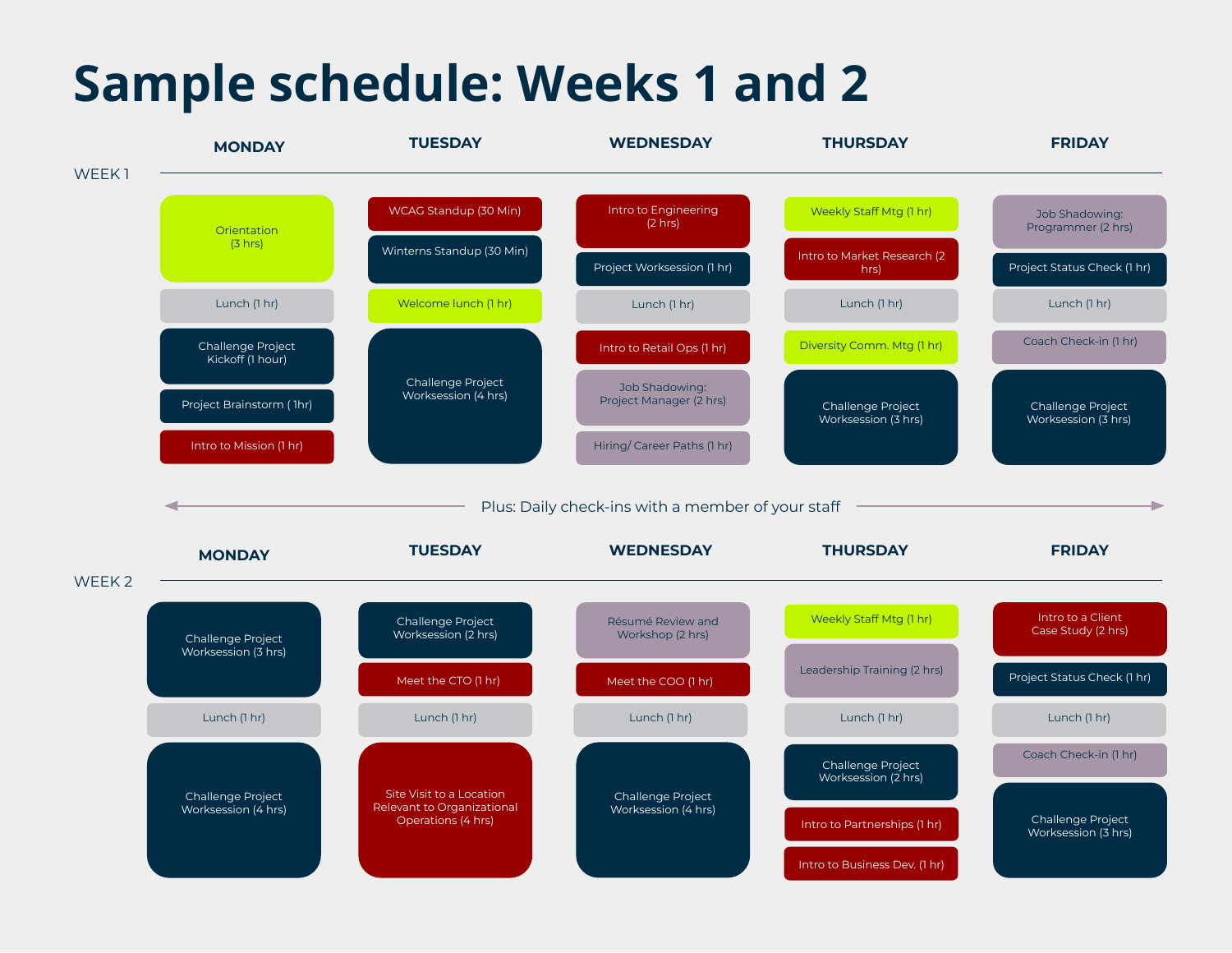### **Sample schedule: Week 3**



#### GUIDE TO COLOR CODES

Events that bring Sprinterns™ together with a large group from the organization



Challenge project-related worksessions, technical training, and check-ins

Events that help Sprinterns™ to get to know the organization and/or industry

Career enrichment, job shadowing, and mentoring activities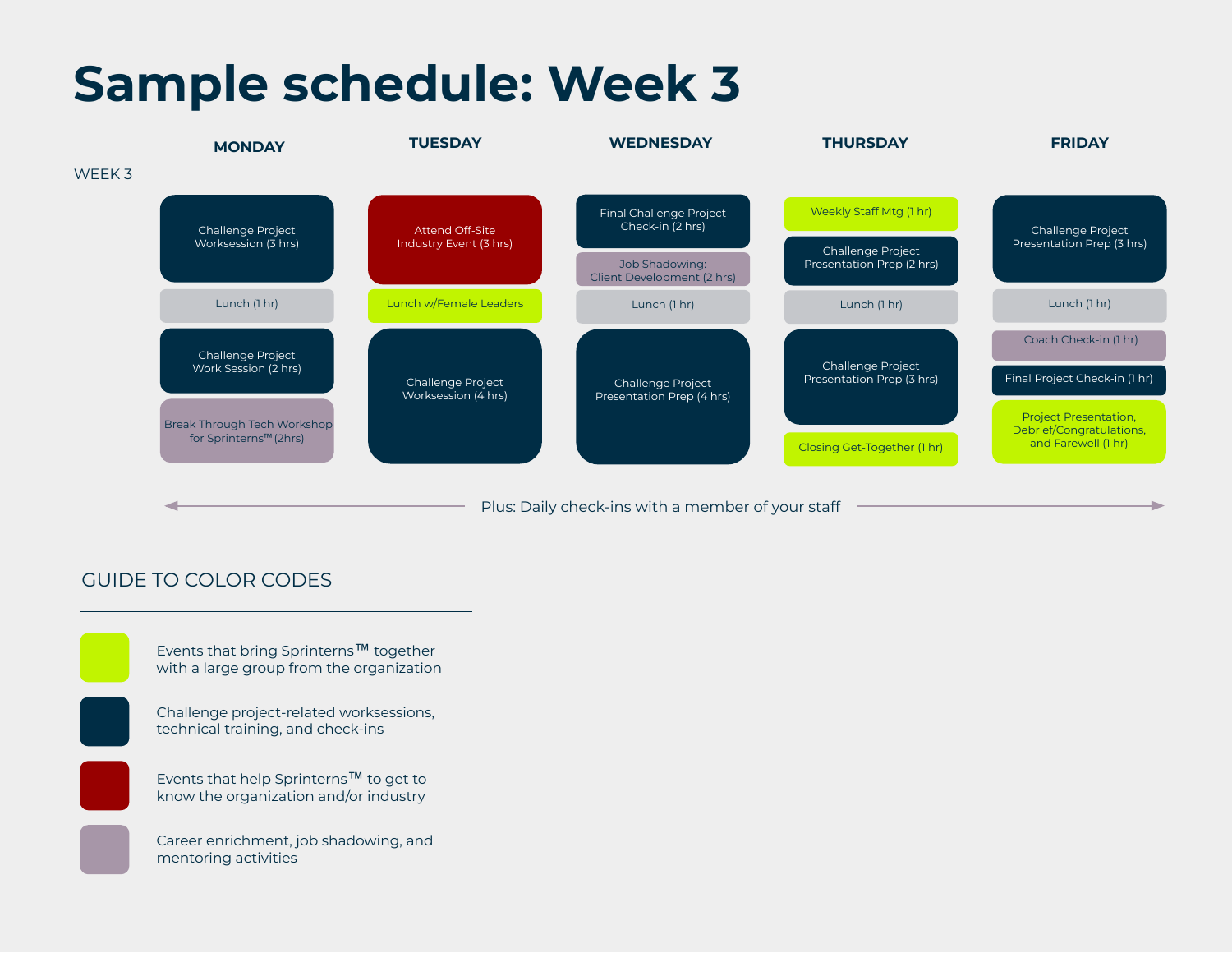# The Challenge Project

The challenge project is similarly unique to your organization. As you decide what your Sprinternship™ team will take on, consider

- Is there an **unmet need** or **unanswered question** that you have been looking to address?
- What kind of project could benefit from the **combined skills and talents** of a small team with introductory level skills?
- Where could your organization benefit from **a fresh perspective**, especially from current undergraduate students?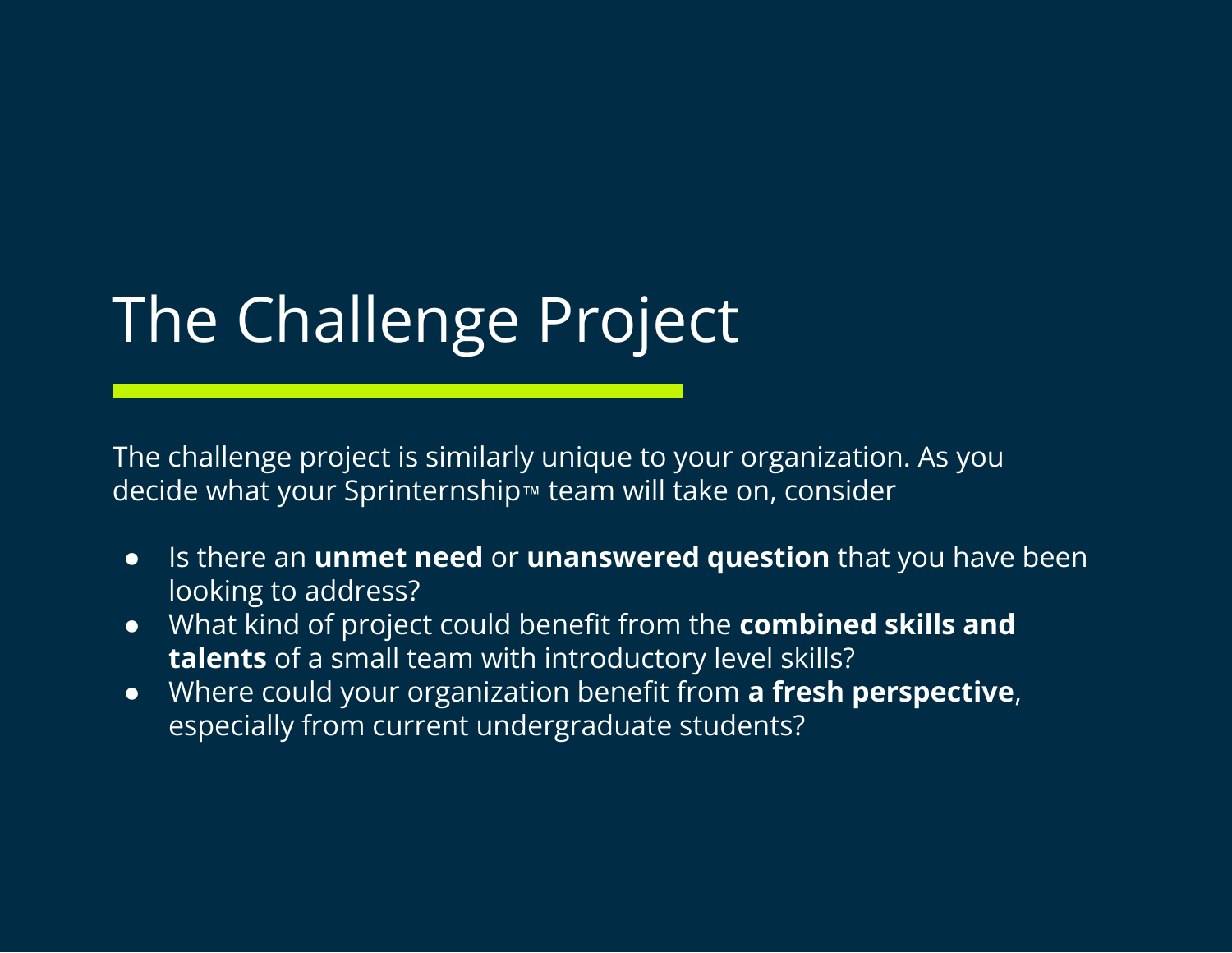### Here's what some other organizations asked:

**How might we** integrate technology into a retail store to improve the customer experience?

**How might we** create dashboards to facilitate the analysis of data from various systems?

**How might we** revamp our employee directory to be more current, useful, and interactive?

**How might we** evaluate and demonstrate anonymized trends in client data?

**How might we** employ company APIs to build a real-world solution that will expand our customer base?

**How might we** use chatbot technology to improve the customer experience in a specific area?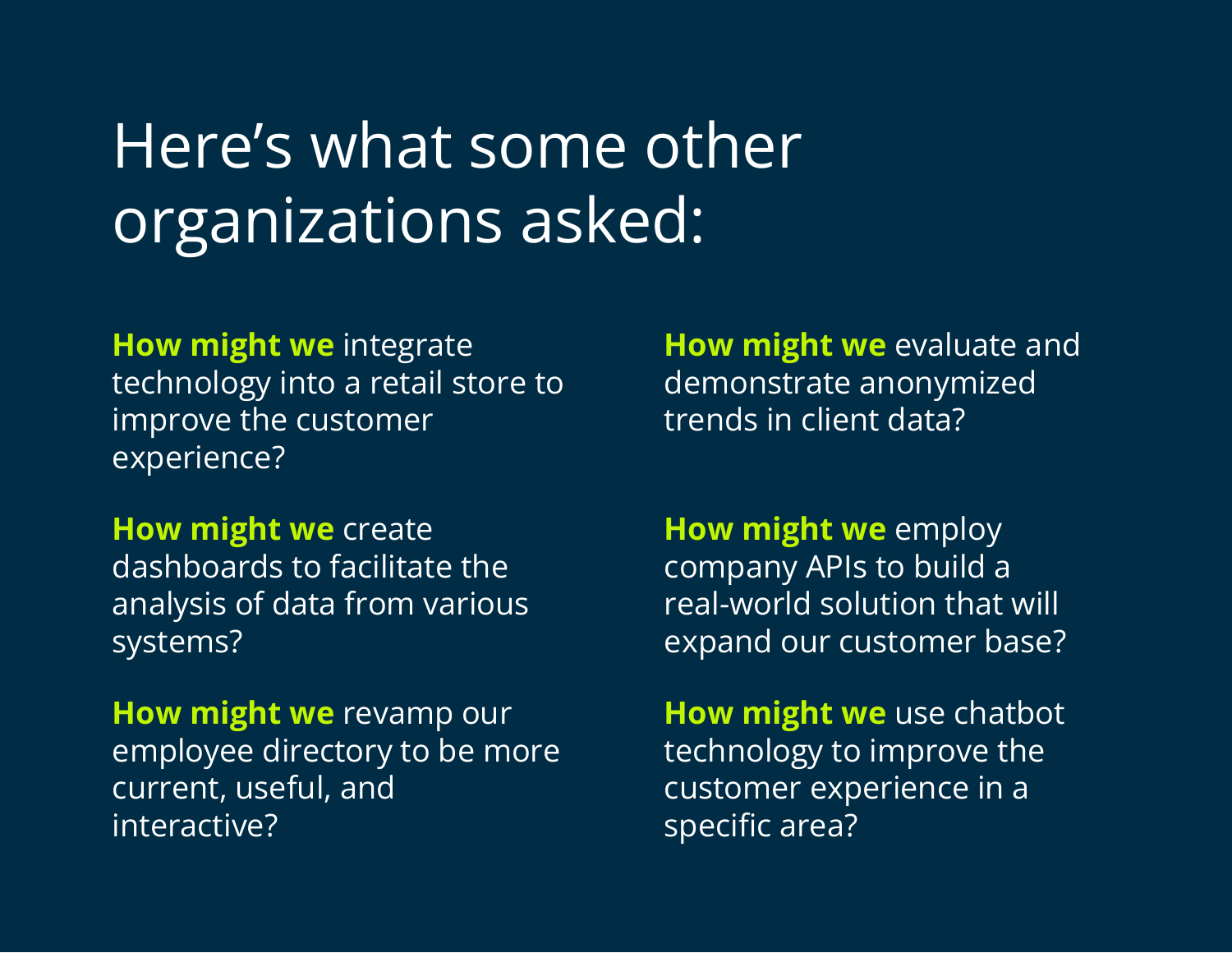# Once you find a topic, think flexibly.

We encourage you to think not only about a **project description** but also about how that same project might play out at **various levels of complexity**.

The Break Through Tech team can review those different levels of complexity with you to strike the right balance between the Sprintern<sup>™</sup> team's capabilities and your organization's expectations.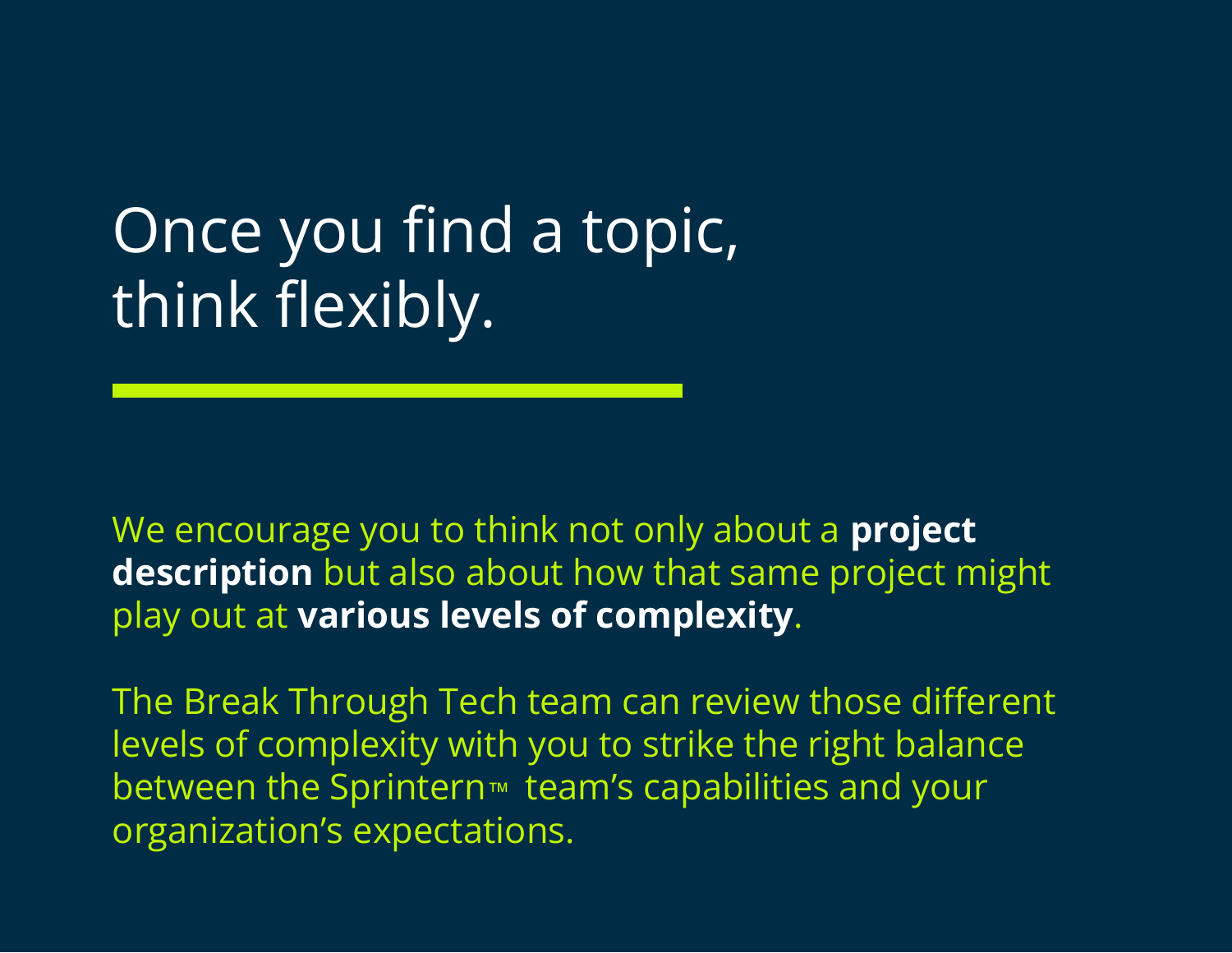## What do we mean by "levels of complexity"?

Below, we describe different levels for one example, knowing that the spectrum of projects is vast and levels will vary accordingly.

### Employee Portal Design

One challenge project proposal might be for a five-Sprintern™ team to create a portal for internal staff to access a variety of company information. Here are possible levels of complexity that project could take:

**1- Easy/straightforward:** Create fillable forms to allow entering and retrieving information with underlying data stored in Excel spreadsheets or an Access database.

**2- Moderate (ideal):** Use a Javascript prototyping tool to read/write key/value pairs in online tables.

**3- Challenging:** Create custom web-based forms for the front end that talk to a MySQL back end.

**4- Difficult/complex:** Create a cross-platform app that accesses and aggregates information from third-party APIs.

In this example, the first-level project requires only general knowledge, while the difficult level requires expertise in particular IDEs, APIs, and software systems.

An average team of Sprinterns™ might be expected to implement something at the "moderate" level, but this may vary depending on the specific courses the Sprinterns™ have taken at their respective university and any guidance/training that your organization provides.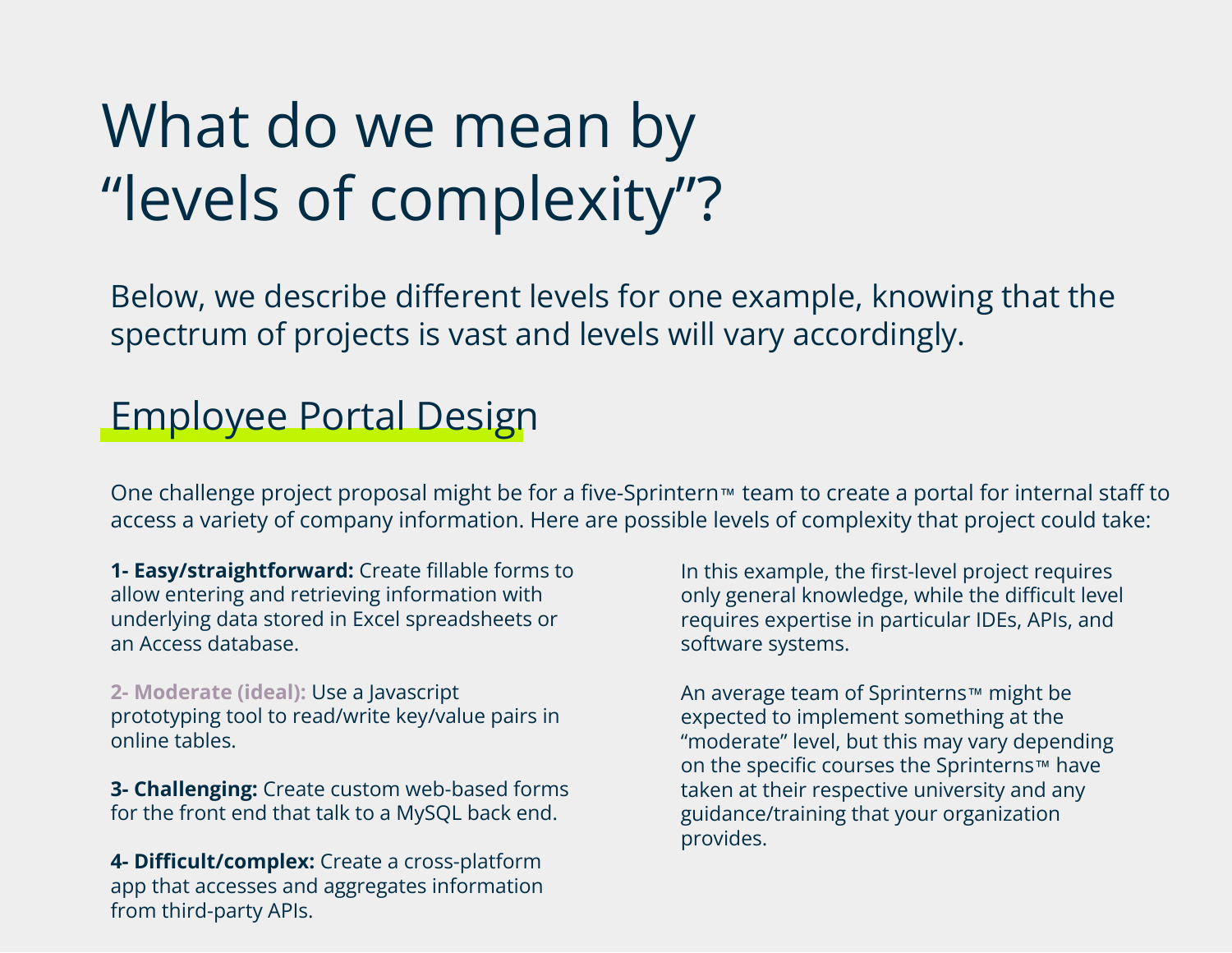### Another example, just in case.

(Want to talk through how a specific project might vary by level of expertise? Reach out to us anytime.)

### Predictive modeling

Another challenge project proposal might be to create a predictive model to improve marketing or operational success metrics for an organization. Here are some possible levels of implementation:

#### **1- Easy/straightforward:** Perform

data-cleaning tasks on a single file using Excel capabilities and build a regression/classification model in SAS/R/Python using off-the-shelf algorithms.

**2- Moderate (ideal):** Fetch data from multiple sources; perform joins and complex data cleaning in SQL, R, or Python; and build and tune a regression/classification model in SAS, R, or Python.

**3- Challenging:** Generate data using APIs and join these data with in-house data in SQL. Use a live stream of data to build and tune a regression/classification model.

**4- Difficult/complex:** Create a web/mobile front end that displays recommended actions and insights from the model output. Work with neural networks and deep learning to build desired models.

**Key takeaway:** It can be challenging to know which coursework students might need to perform certain industry tasks. Therefore, enrichment that you can provide—specific training, information about your organizational context, resources, mentorship, and goal-setting—will help your Sprinterns™ be successful.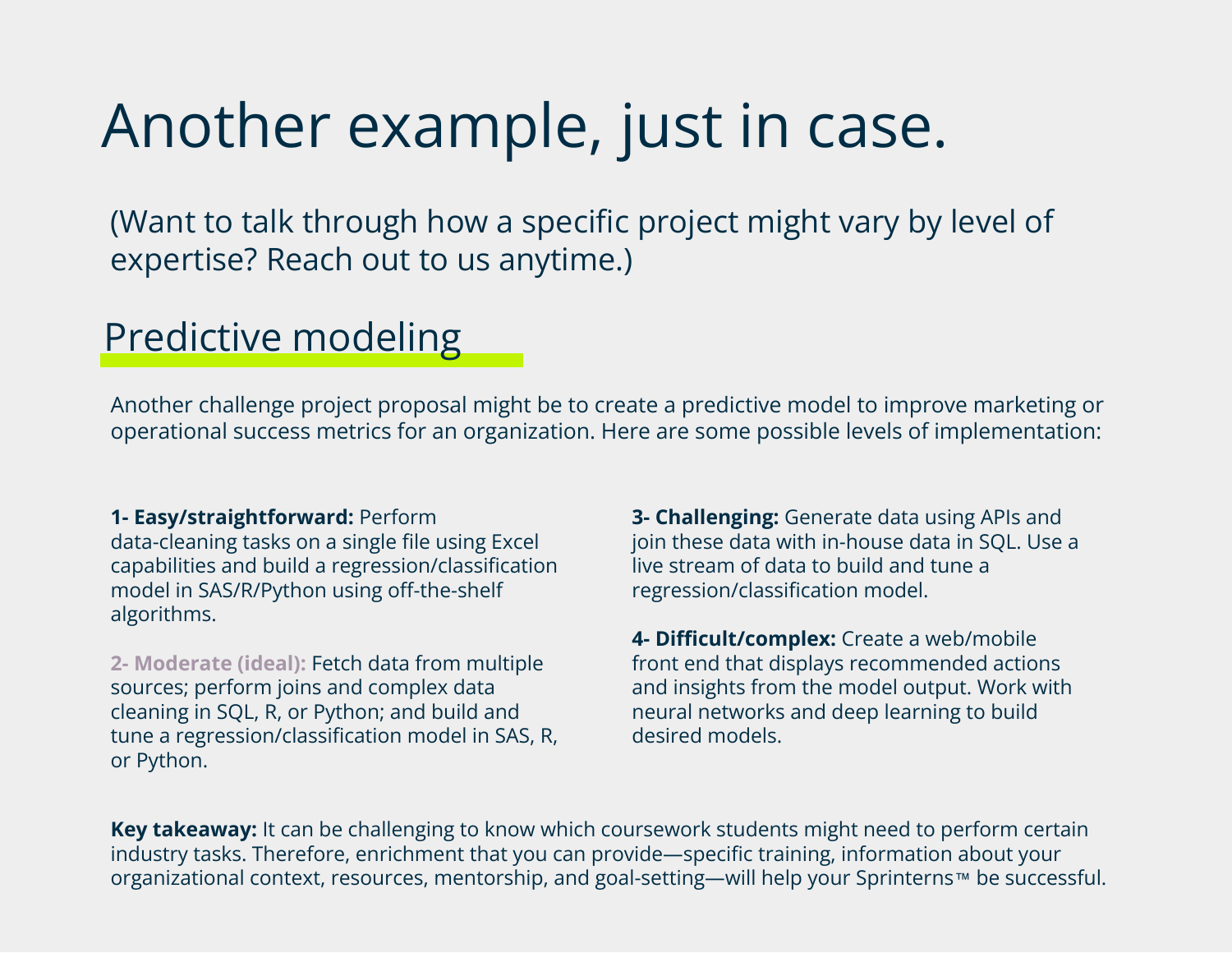### **A sample challenge project**

Many Sprinternship™ challenge projects spring from the question "**How might we … ?**" Below is an example of how a major museum in New York City asked their Sprinterns™ to approach one such question.

### The central question Sample prompts

**How might we** more effectively use technology to improve our digital experience and convert online fans into museum visitors, while leveraging existing resources and maintaining low overhead?

### The approach

**1 - Complete** a digital communications audit, with a specific focus on YouTube, the "Plan Your Visit" page and the museum homepage.

**2 - Conduct** comparative research on peer institutions, including an in-depth analysis of YouTube content strategies and the hierarchy of information featured on other museum website homepages and visit pages.

**3 - Propose** solutions, content ideas, and best practices for the identified channels.

#### **For the website:**

Within our existing design and back-end abilities, what improvements can be made to the homepage and Plan Your Visit page to provide a better service to our visitors and convert more into ticket buyers?

#### **For the YouTube channel:**

How might we rank better in searches, reach more viewers, and grow our subscribership? For instance, what types of content are most effective and what is the ideal video length and posting frequency?

### Deliverables

**Recommendations** based on the team's investigation and experience, including and not limited to analytics, prototypes, and other mediums to make the case for the suggested solution.